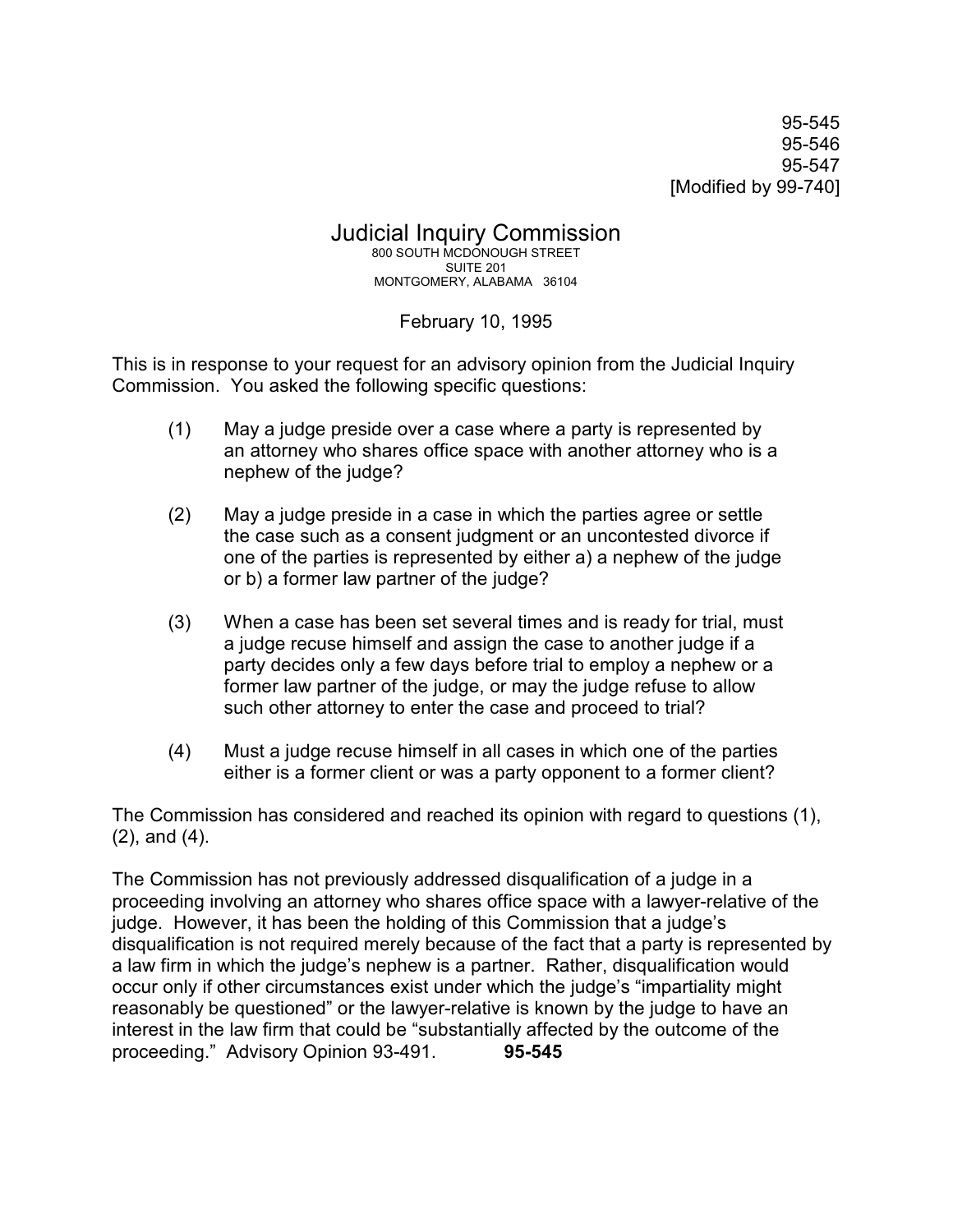## 95-545 Page 2

In accordance with the foregoing opinion and the Commentary following Canon 3C(l)(d)(i), it is the opinion of the Commission that under Canons 3C(l) and 3C(l)(d)(ii), a judge must examine the facts in each case where a lawyer-relative shares office space with an attorney who is representing a party and must determine whether a factor exists under which his "impartiality might reasonably be questioned" or whether the lawyerrelative has an interest which could be "substantially affected by the outcome of the proceeding." In considering these issues, the judge must be ever cognizant of the provisions of Canon 1 setting out the object of the Canons, the preservation of the integrity and independence of the judiciary. If either such factor exists, the judge must disqualify himself.

Under the terms of Canon 3C(l), a judge should recuse himself in those situations where the judge has a personal bias concerning a party for any reason, including the fact that the party is represented by an attorney who shares office space with the judge's nephew (Canon 3C(l)(a)); where the nephew-attorney is known by the judge to have an interest that could be substantially affected by the outcome of the proceeding  $(Canon 3C(I)(d)(ii))$ ; or where any other facts or circumstances exist under which the judge's impartiality might reasonably be questioned (Canon 3C(l)). "[T]he Canon 3C(l) recusal test is: 'would a person of ordinary prudence in the judge's position knowing all of the facts known to the judge find that there is a reasonable basis for questioning the judge's impartiality?'" In re Sheffield, 465 So. 2d 350, 356 (Ala. 1984). For example, if the nephew-attorney has participated in the case or has given legal advice to a party relating to the matters in controversy, there exists a reasonable basis for questioning the judge's impartiality and the judge is disqualified under Canon 3C(l). A copy of Advisory Opinion 93-500 is enclosed for your further guidance in this regard.

Concerning your second question, it has been the consistent opinion of the Commission that a judge is disqualified under Canon 3C of the Canons of Judicial Ethics in any proceeding in which an attorney for one of the parties is related to the judge within the fourth degree of consanguinity or affinity. The nature of the proceeding does not affect this disqualification. **95-546**

See, Advisory Opinion 82-169. Thus, a judge is disqualified in any proceeding in which a party is represented by a nephew of the judge. However, this disqualification may be waived if all parties agree in writing according to the procedure outlined in Canon 3D for the remittal of disqualification.

With regard to cases in which a judge's former law partner is representing a party, the Commission has held that a judge should disqualify himself from any such proceeding if the former law partner represented that party in the matter in question during the period of the partnership, but that the judge is not disqualified if the former law partner did not represent the party in the matter in controversy while he and the judge were partners. Canons of Judicial Ethics Canon 3C(l)(b) provides that a judge is disqualified in a proceeding where "a lawyer with whom he previously practiced law served during such association as a lawyer in the matter." This disqualification extends to uncontested civil matters, and cannot be remitted as Canon 3D only provides for remitting disqualifications that arise under Canons 3C(l)(c) and 3C(l)(d). Advisory Opinion 83- 170.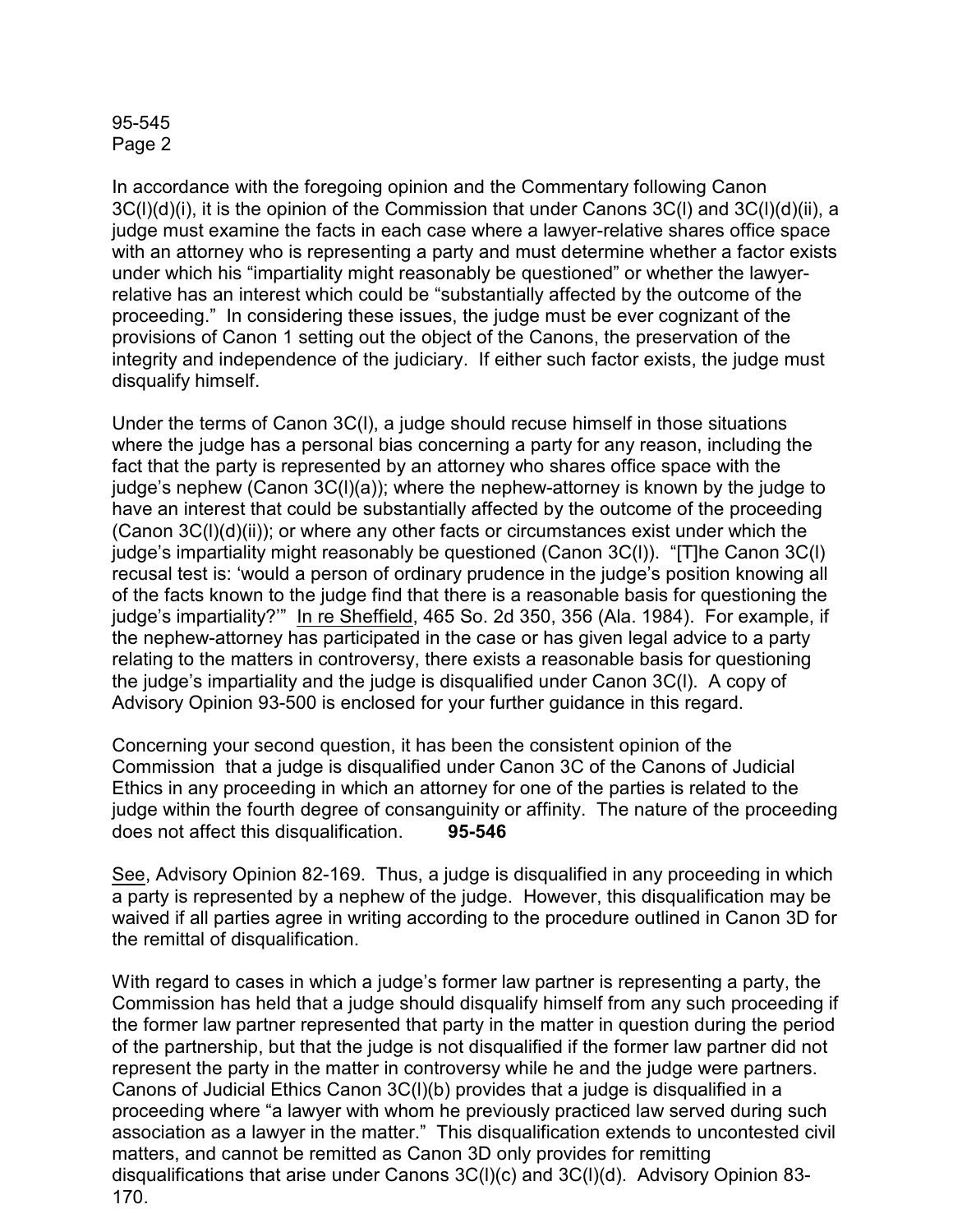95-546 Page 3

Thus, a judge is disqualified in any proceeding in which his former law partner represented a party in the proceeding during the period of partnership, but is not disqualified in other cases by the mere fact of former partnership.

In past opinions, a disqualifying financial interest in a proceeding due to a judge's former relationship of law partner to an attorney in the proceeding has been limited to where the judge's financial dealing with the former law partner could be affected by the success of the litigation or the success of the former partner's practice in general, or to some other situations involving continuous financial and business dealings between the judge and the former law partner. No facts suggesting such a continuing relationship have been presented to the Commission in your request and, therefore, no such situation is addressed herein. The Commission also has previously addressed the situation of a judge's former law partner having been a part-time prosecutor in the trial of the case during the partnership. As this illustrates, many different circumstances may arise in this area. If particular circumstances should arise in which you feel any uncertainty, the Commission will be happy to advise you further.

Under Canon 3C(l)(b), a judge is expressly disqualified where he has served as a lawyer in the matter in controversy. This disqualification includes situations where the judge while practicing law had given legal advice to a party on the matter in controversy. It extends beyond the particular case to other cases involving the same matter or arising from the same fact situation in which he previously served as an attorney. Advisory Opinion 93-478. This disqualification cannot be remitted under Canon 3D. **95-547**

The appearance of partiality can also be created when a judge presides over a case which involves a party whom the judge previously represented in a similar or related matter. In fact, even if the current case involves a different controversy, recusal may be required if the same course of events is relevant to both cases. "A 'matter' (as in matter in controversy) is: [a] subject (as a fact, an event or course of events, or a circumstance, situation, or question) of interest or relevance." See, Rushing v. City of Georgiana, 361 So. 2d 11, 12 (Ala. 1978). The fact of a prior representation or involvement may make the current case a proceeding in which ... [the judge's] impartiality might reasonably be questioned" under Canon 3C(l). Advisory Opinion 93- 478.

The general rule is that a judge is not automatically disqualified from presiding over cases involving a former client whom the judge represented in an unrelated matter. See, J. Shaman, S. Lubert, J. Alfini, Judicial Conduct and Ethics, 131 (1990); Annot., 72 A.L.R. 2d 443, §10(B) (1960). However, a judge also may be prohibited from presiding over a case involving a former client whom the judge represented in an unrelated matter where his "impartiality might reasonably be questioned" under Canon 3C(l). Judicial Conduct at 131. Among the factors to consider in determining this question in cases such as this are the nature of the prior and present cases, the nature of the prior representation, and the frequency, duration and time passed since the prior representation. Advisory Opinion 91-431.